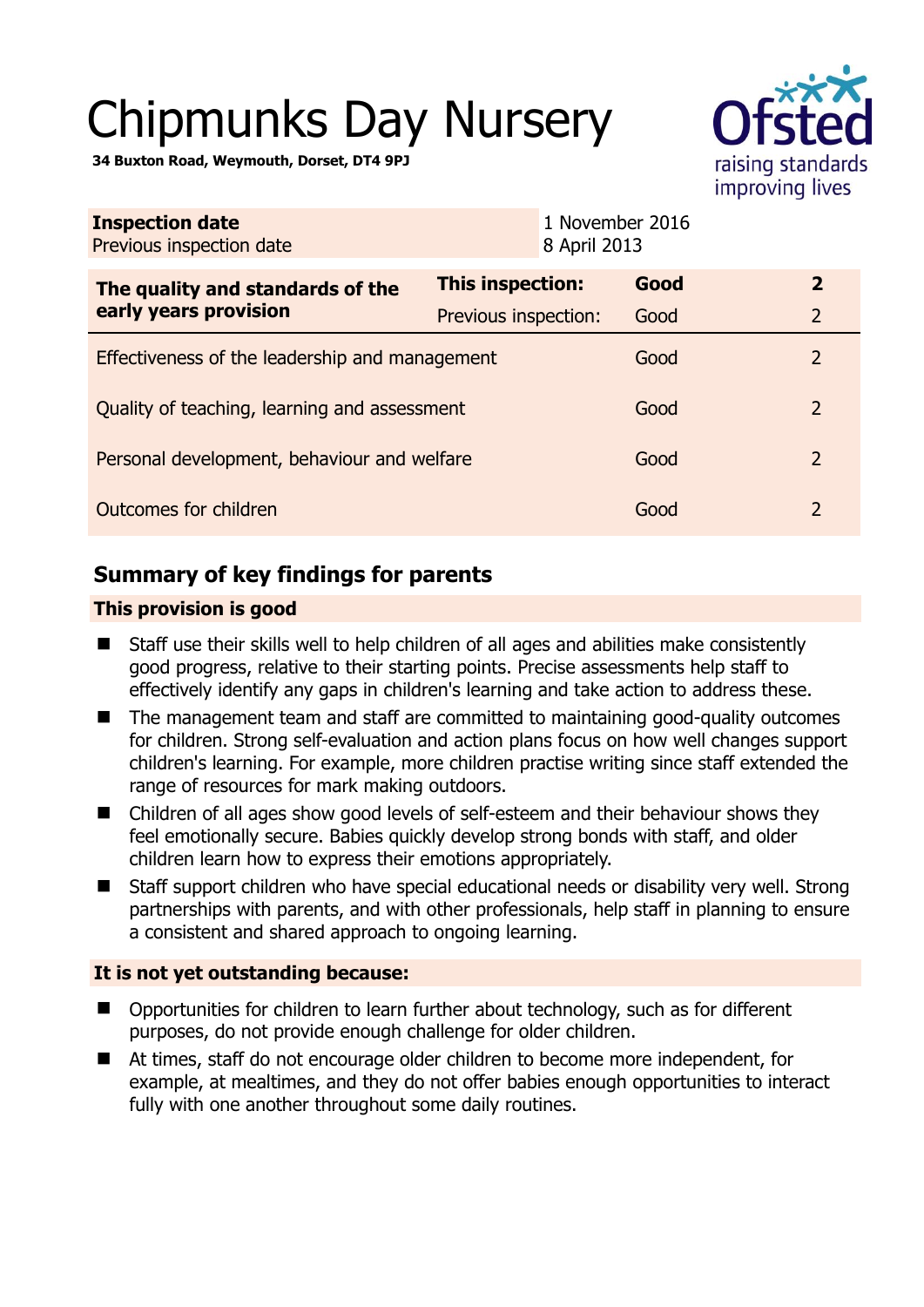# **What the setting needs to do to improve further**

## **To further improve the quality of the early years provision the provider should:**

- **E** provide older children with more challenge as they learn about technology
- increase opportunities for older children to independently manage daily tasks for themselves, and review the organisation of some daily routines to provide a more social environment for babies.

## **Inspection activities**

- The inspector observed children engaged in learning activities indoors and outdoors.
- The inspector spoke to parents and children.
- $\blacksquare$  The inspector held meetings with the manager and they discussed staff practice.
- The inspector reviewed the effectiveness of the learning and development programme, and how well this is monitored to help children make progress.
- The inspector sampled required policies and procedures, including safeguarding procedures, and assessed staff's understanding of how to implement these.

## **Inspector**

Julie Neal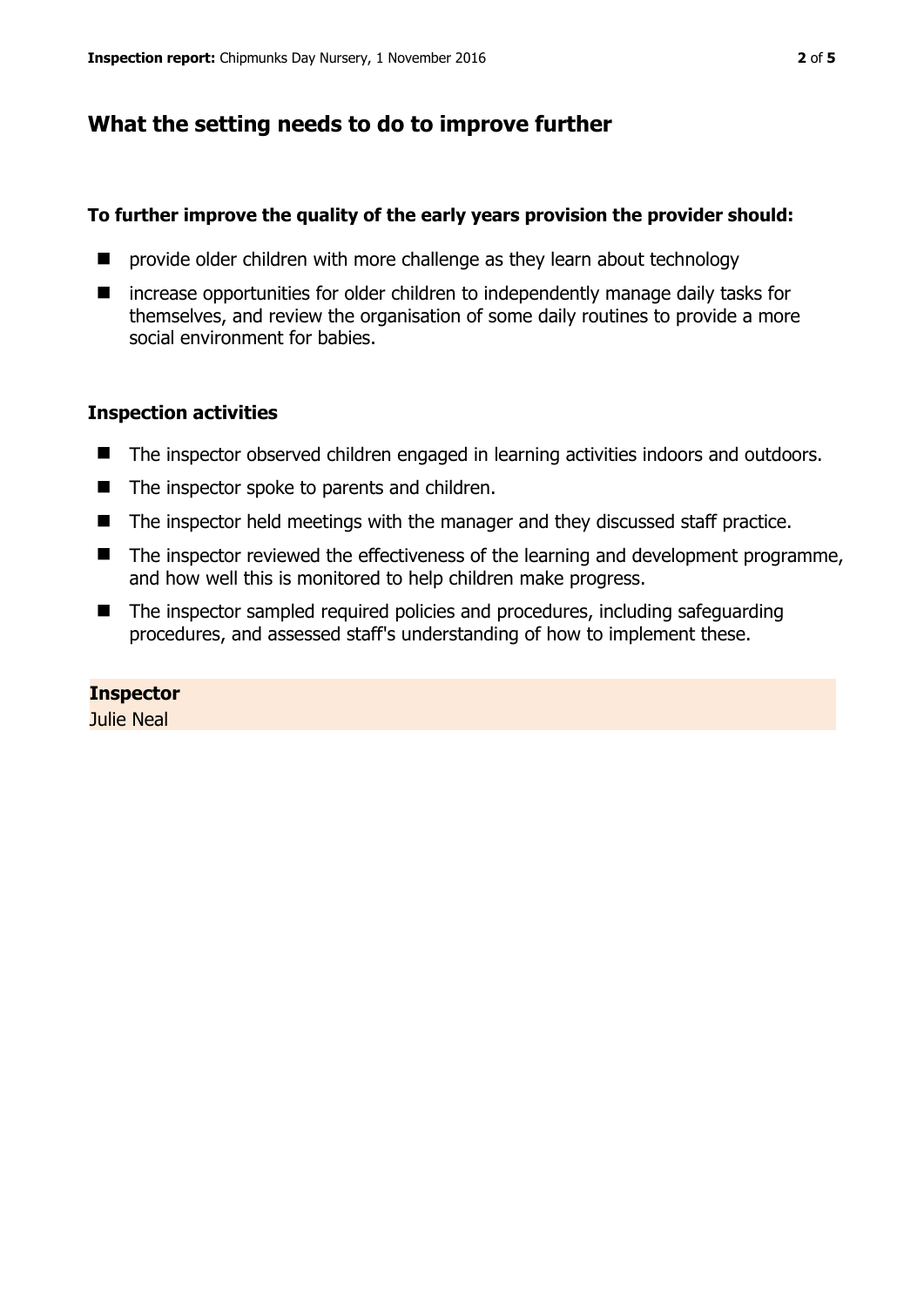## **Inspection findings**

#### **Effectiveness of the leadership and management is good**

The management team gives staff good professional support. They monitor the effectiveness of new skills and knowledge staff obtain, such as by measuring the impact on children's learning. For example, following training, staff reviewed activity planning and the organisation of space for two-year-old children to provide better choices and more freedom to decide where they wish to play. Staff have observed the very positive effect changes have had, especially for boys, to encourage them to explore, investigate and use resources in their own way. Safeguarding is effective. Strong induction systems for new staff ensure they have a very good understanding of the setting's safeguarding procedures, including how to follow these to help protect children from harm.

#### **Quality of teaching, learning and assessment is good**

Staff use their good observations of children to plan interesting and challenging activities that encourage individual learning very well. For example, children thoroughly enjoyed searching for different objects hidden in the compost, and staff encouraged good discussions about what they found. For instance, children found acorns and staff helped them to identify which tree these came from. Staff linked this well to a favourite story about a squirrel, and children talked about squirrels and other animals that hibernate, demonstrating their good knowledge of the natural world. Staff encourage babies' and very young children's developing speech and language very well. For example, children thoroughly enjoyed singing songs together, and staff helped babies join in as they copied the actions and clapped to the rhythms together.

#### **Personal development, behaviour and welfare are good**

Children show an understanding and respect for differences and diversity in people. For example, they are interested in each other's languages and enjoy sharing simple words and phrases. Staff provide a range of physical activities that encourage children to exercise regularly and be active. For example, babies and toddlers thoroughly enjoyed playing 'peek-a-boo' as they popped up from giant tyres and hid again. Older children confidently and safely use large apparatus, where they learn to effectively climb and balance. Children's safety awareness is good. For example, two-year-old children talked about why they must go slowly on the stairs and hold the bannister to keep safe.

#### **Outcomes for children are good**

All children develop the skills they need to prepare them well for the next stage in their learning. Children have regular opportunities to work specifically with staff to develop aspects of learning to prepare them further for school. For example, they learn about letters and the sounds they represent, and effectively listen and pay attention to others.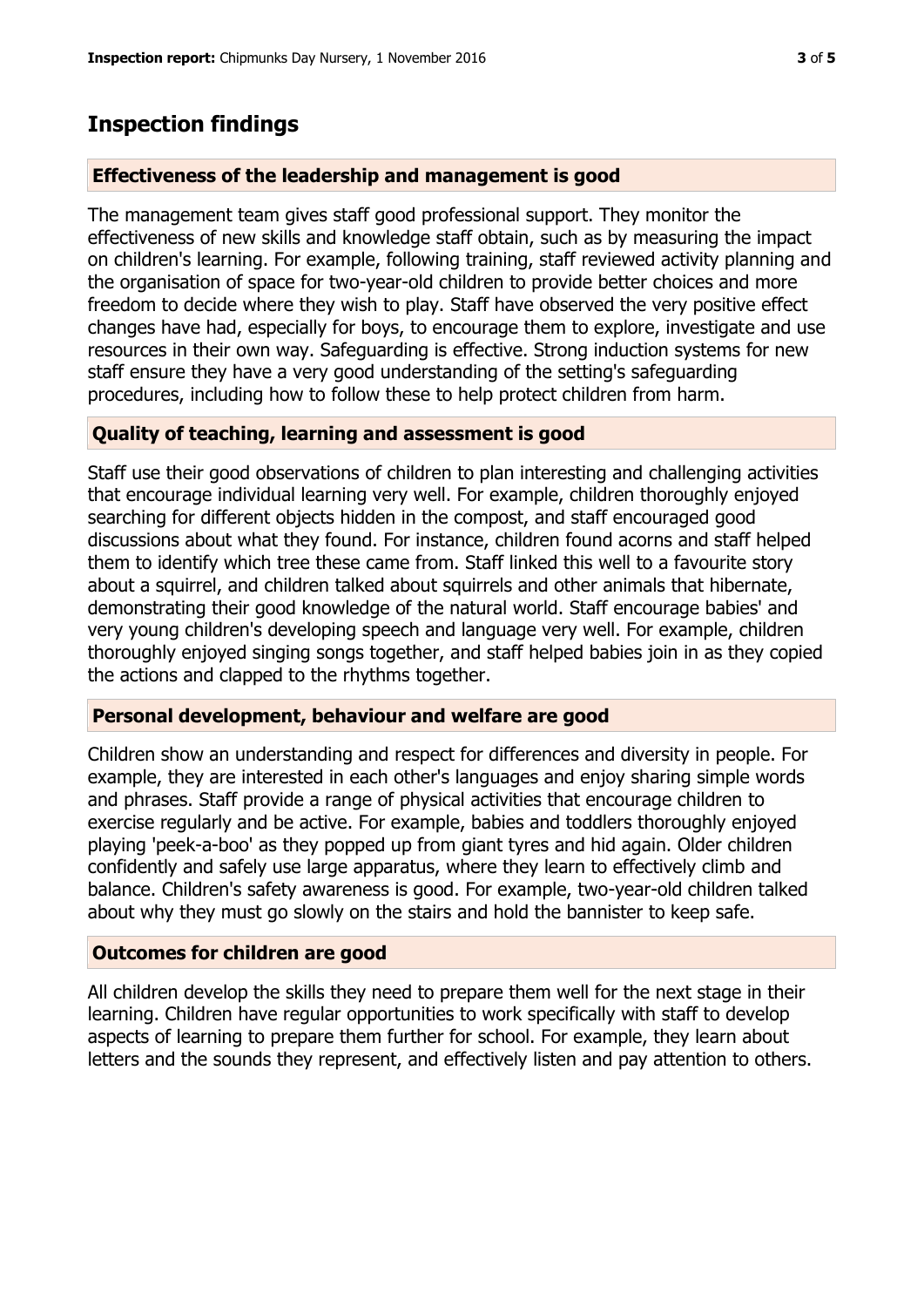# **Setting details**

| Unique reference number                             | EY454944                                                                             |  |
|-----------------------------------------------------|--------------------------------------------------------------------------------------|--|
| <b>Local authority</b>                              | <b>Dorset</b>                                                                        |  |
| <b>Inspection number</b>                            | 1063115                                                                              |  |
| <b>Type of provision</b>                            | Full-time provision                                                                  |  |
| Day care type                                       | Childcare - Non-Domestic                                                             |  |
| <b>Registers</b>                                    | Early Years Register, Compulsory Childcare<br>Register, Voluntary Childcare Register |  |
| Age range of children                               | $0 - 8$                                                                              |  |
| <b>Total number of places</b>                       | 121                                                                                  |  |
| Number of children on roll                          | 260                                                                                  |  |
| Name of registered person                           | Chipmunks Day Nursery Ltd                                                            |  |
| <b>Registered person unique</b><br>reference number | RP532064                                                                             |  |
| Date of previous inspection                         | 8 April 2013                                                                         |  |
| <b>Telephone number</b>                             | 01305 760060                                                                         |  |

Chipmunks Day Nursery registered in 2012. It is situated in the Rodwell area of Weymouth, Dorset. The nursery operates each weekday from 7.45am to 6pm, for 51 weeks a year. The nursery receives funding to provide free early education to children aged two, three and four years. The nursery employs 26 staff to work with children. Of these, the manager and two other staff hold relevant qualifications at level 4, 17 members of staff hold qualifications at level 3, and one holds a qualification at level 2.

This inspection was carried out by Ofsted under sections 49 and 50 of the Childcare Act 2006 on the quality and standards of provision that is registered on the Early Years Register. The registered person must ensure that this provision complies with the statutory framework for children's learning, development and care, known as the early years foundation stage.

Any complaints about the inspection or the report should be made following the procedures set out in the guidance 'Complaints procedure: raising concerns and making complaints about Ofsted', which is available from Ofsted's website: www.gov.uk/government/organisations/ofsted. If you would like Ofsted to send you a copy of the guidance, please telephone 0300 123 4234, or email enquiries@ofsted.gov.uk.